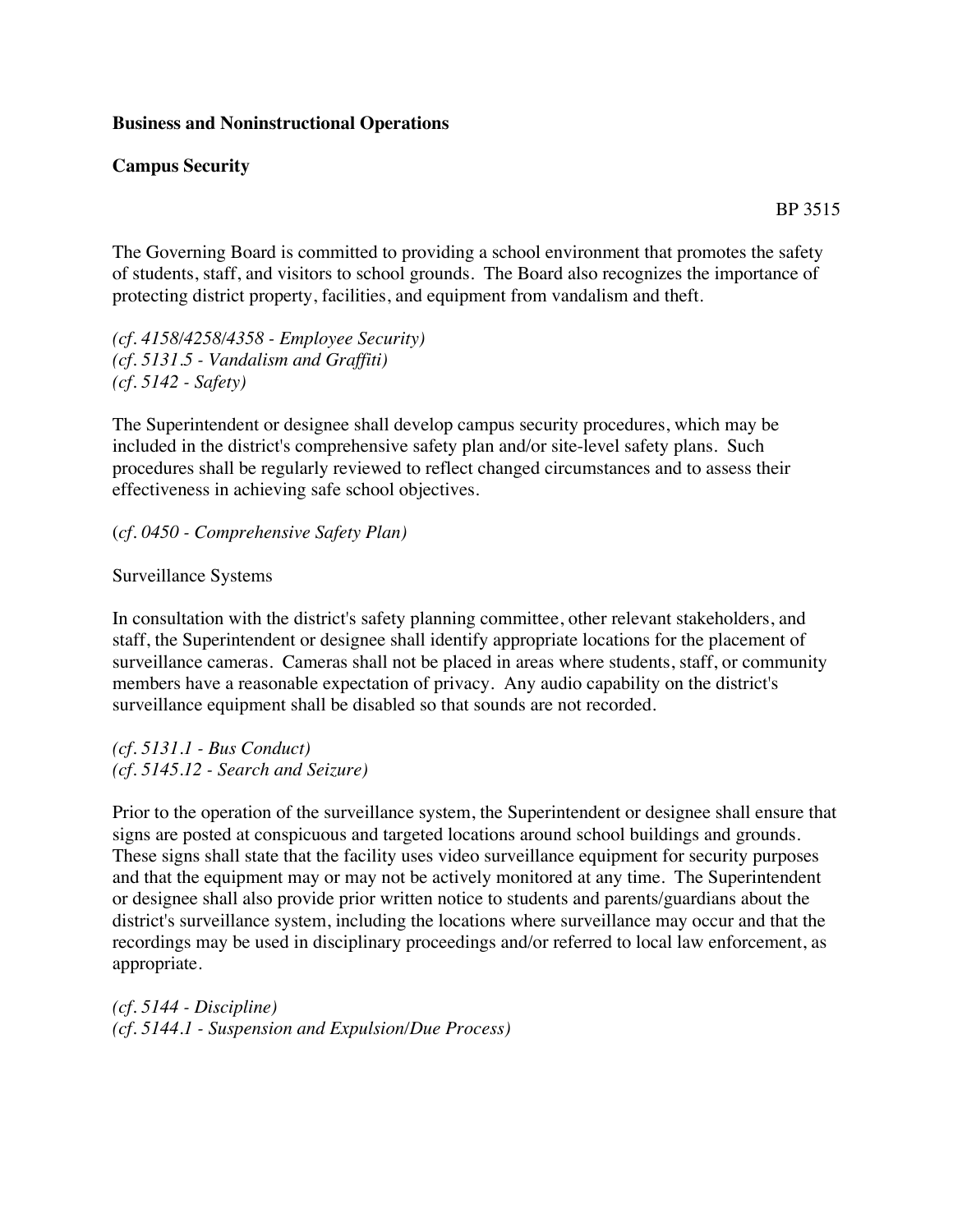To the extent that any images from the district's surveillance system create a student or personnel record, the Superintendent or designee shall ensure that the images are accessed, retained, and disclosed in accordance with law, Board policy, administrative regulation, and any applicable collective bargaining agreements.

*(cf. 4112.6/4212.6/4312.6 - Personnel Files) (cf. 5125 - Student Records) (cf. 5125.1 - Release of Directory Information)*

Legal Reference: *EDUCATION CODE 17070.10-17079.30 Leroy F. Greene School Facilities Act, especially: 17075.50 Classroom security locks, new construction projects 17583 Classroom security locks, modernization projects 32020 Access gates 32211 Threatened disruption or interference with classes 32280-32289 School safety plans 35160 Authority of governing boards 35160.1 Broad authority of school districts 38000-38005 Security departments 49050-49051 Searches by school employees 49060-49079 Student records PENAL CODE 469 Unauthorized making, duplicating or possession of key to public building 626-626.11 Disruption of schools CALIFORNIA CODE OF REGULATIONS, TITLE 24 1010.1.9 Door operations 1010.1.11 Lockable doors from the inside CALIFORNIA CONSTITUTION Article 1, Section 28(c) Right to Safe Schools UNITED STATES CODE, TITLE 20 1232g Family Educational Rights and Privacy Act CODE OF FEDERAL REGULATIONS, TITLE 34 99.3 Definition of education records COURT DECISIONS Brannum v. Overton County School Board (2008) 516 F. 3d 489 New Jersey v. T.L.O. (1985) 469 U.S. 325 ATTORNEY GENERAL OPINIONS 83 Ops.Cal.Atty.Gen. 257 (2000) 75 Ops.Cal.Atty.Gen. 155 (1992)*

*Management Resources: CALIFORNIA DEPARTMENT OF EDUCATION PUBLICATIONS*